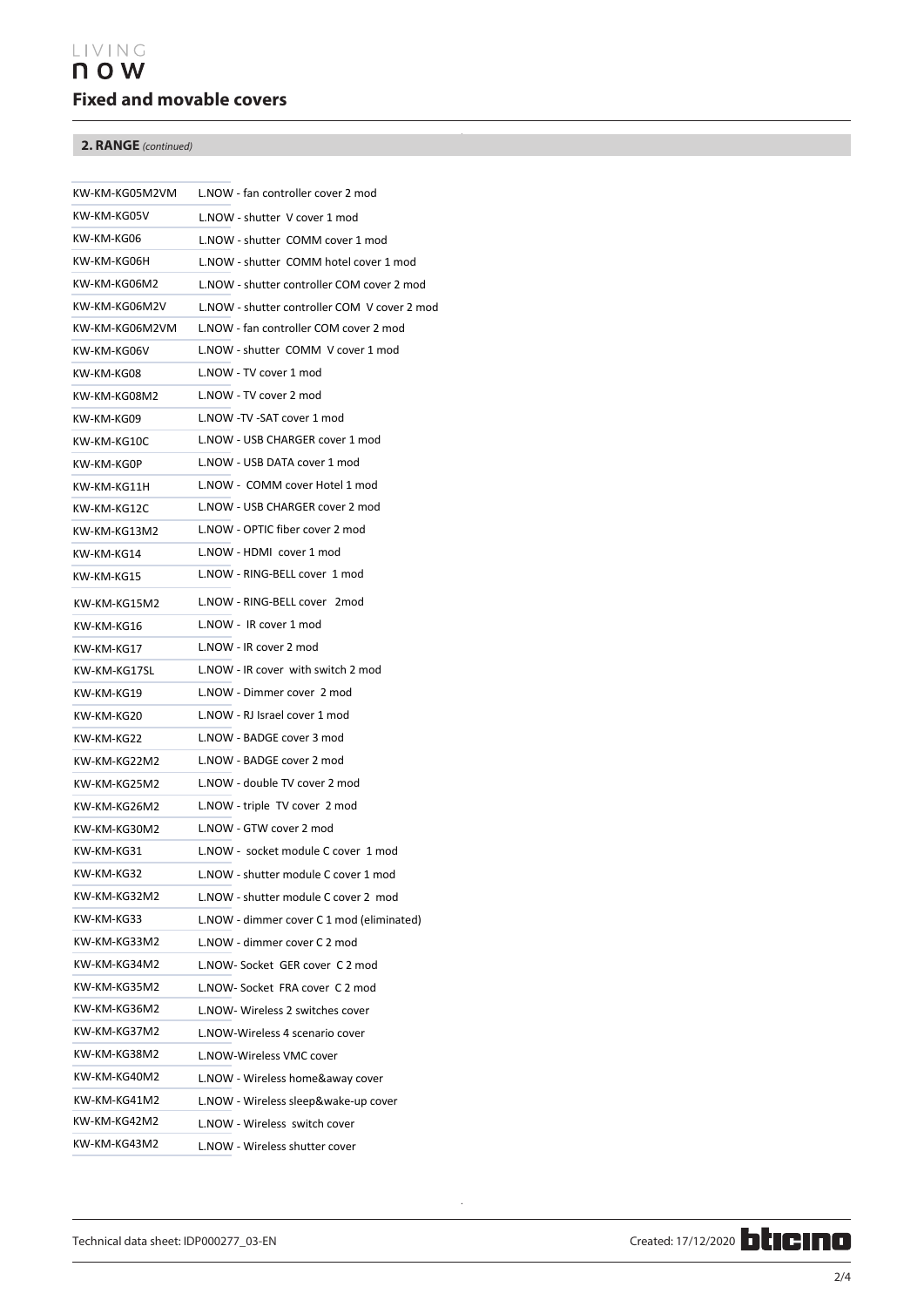# LIVING n o w **Fixed and movable covers**

## **2. RANGE** *(continued)*

| KW-KM-KG51          | L.NOW - socket cover US-EU/US 2 mod      |
|---------------------|------------------------------------------|
| KW-KM-KG52          | L.NOW - socket cover US-EU/US 3 mod      |
| KW-KM-KG-KR-KV55    | L.NOW - socket cover FRA 2 mod           |
| KW-KM-KG-KR-KV55F   | L.NOW - socket flat cover FRA 2 mod      |
| KW-KM-KG55M3        | L.NOW - socket cover FRA 3 mod           |
| KW-KM-KG55M3F       | L.NOW - socket flat cover FRA 2 mod      |
| KW-KM-KG55P         | L.NOW - socket cover FRA hatch 2 mod     |
| KW-KM-KG56          | L.NOW - Univer. socket cover India 2 mod |
| KW-KM-KG57          | L.NOW - socket 6/16 cover India 2 mod    |
| KW-KM-KG59          | L.NOW - socket Multi STD cover 2 mod     |
| KW-KM-KG62          | L.NOW - socket cover GER+USB 2 mod       |
| KW-KM-KG63          | L.NOW - socket cover FRA+USB 2 mod       |
| KW-KG67             | L.NOW - socket cover SGPO 2 mod          |
| KW-KG69             | L.NOW - socket cover DGPO 4 mod          |
| KW-KM-KG71          | L.NOW - step light cover 2 mod           |
| KW-KM-K07           | L.NOW - RJ11/45 cover 1 mod              |
| KW-KM-KG07K         | L.NOW - RJ45 Keystone cover 1 mod        |
| KW-KM-K07M2         | L.NOW - RJ11/45 cover 2 mod              |
| KW-KG81             | L.NOW - socket 2P+T cover China 2 mod    |
| KW-KG89             | L.NOW - socket 5P mix cover China 2 mod  |
| KW-KG90             | L.NOW - socket 2P cover China            |
| KW-KM-KG24          | $O(V \mid T)$                            |
| <b>KW-KM-KG4275</b> | $OV\setminus 1$ M                        |
| KW-KM-KG01GEN       | $O(V \mid T)$<br>$8 - V$                 |
|                     |                                          |

| KW-KM-KG05MH2     | L.NOW - shutter MyHome 2 mod       |  |  |
|-------------------|------------------------------------|--|--|
| KW-KM-KG06MH      | L.NOW - STOP MyHome 1 mod          |  |  |
| KW-KM-KG01MHAG    | L.NOW - switch MyHome 1 mod        |  |  |
| KW-KM-KG01MHGFN   | L.NOW - switch GEN MyHome 1 mod    |  |  |
| KW-KM-KG01MHBACK  | L.NOW - switch BACK MyHome 1 mod   |  |  |
| KW-KM-KG01MHBED   | L.NOW - switch BED MyHome 1 mod    |  |  |
| KW-KM-KG01MH2     | L.NOW - switch MyHome 2 mod        |  |  |
| KW-KM-KG01MH2AG   | L.NOW - switch ON/OFF MyHome 2 mod |  |  |
| KW-KM-KG01MH2A    | L.NOW - switch LIGHT MyHome 2 mod  |  |  |
| KW-KM-KG01MH2D    | L.NOW -switch BELL MyHome 2 mod    |  |  |
| KW-KM-KG01MH2F    | L.NOW - switch KEY MyHome 2 mod    |  |  |
| KW-KM-KG01MH2GEN  | L.NOW - switch GEN MyHome 2 mod    |  |  |
| KW-KM-KG01MH2BACK | L.NOW - switch BACK MyHome 2 mod   |  |  |
| KW-KM-KG01MH2BED  | L.NOW - switch BED MyHome 2 mod    |  |  |
| KW-KM-KG01MH2X    | L.NOW - switch Jolly MyHome 2 mod  |  |  |
| KW-KM-KG19MH      | L.NOW - switch dimmer MyHome 1 mod |  |  |
| KW-KM-KG19MH2     | L.NOW - switch dimmer MyHome 2 mod |  |  |

 $\bar{\mathcal{A}}$